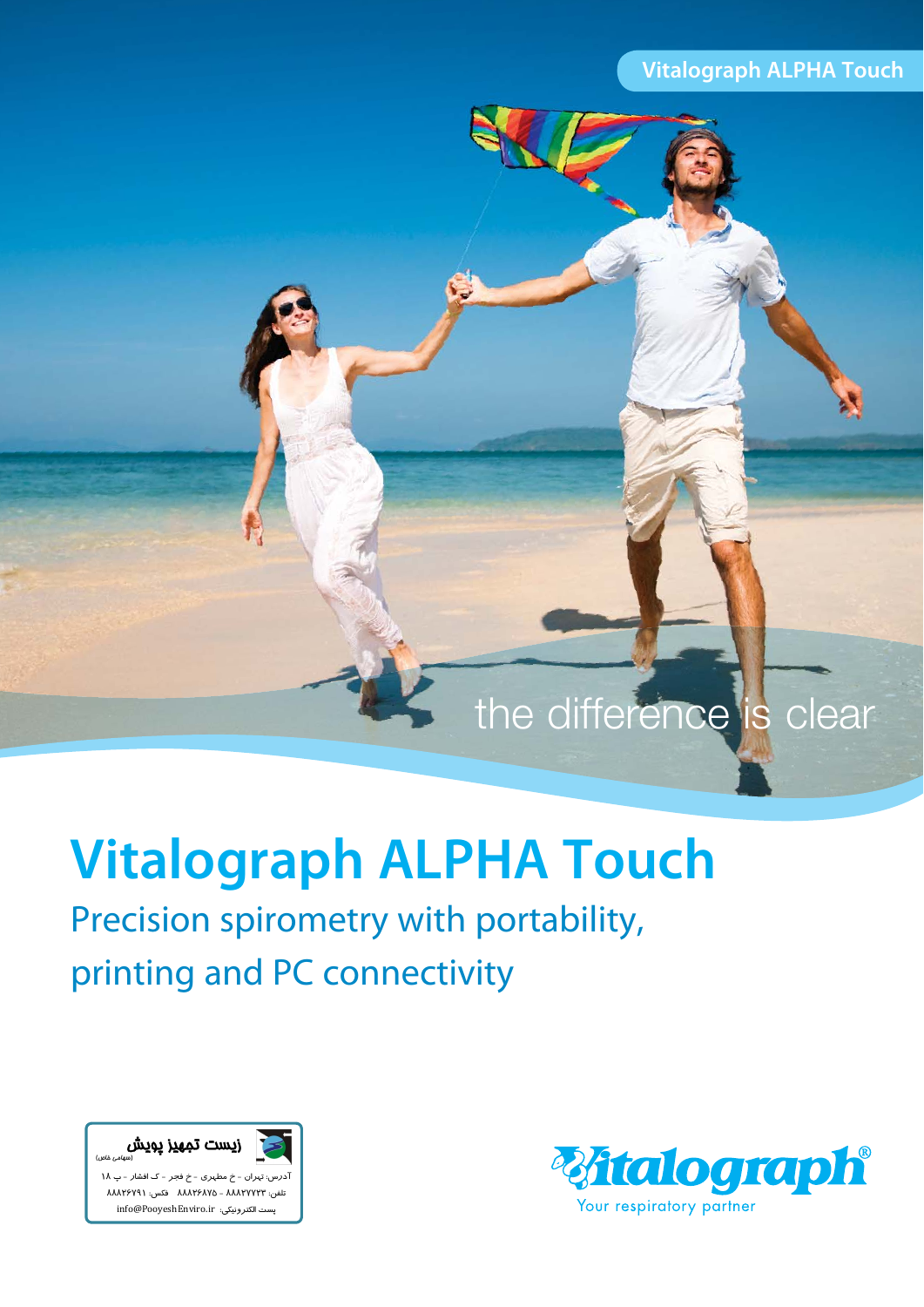### Simple touch screen spirometry with in-built printing and automatic PC connectivity

The new generation Vitalograph ALPHA Touch is an easy to use, lightweight desktop spirometer that offers the benefits of portability, data integration and a built in printer. The ALPHA Touch features a precise and robust Fleisch pneumotachograph and a simple icon driven menu, plus a large, high resolution colour touch-screen and storage capacity for 10,000 subjects.

Manual entry of subject data is optional as ALPHA Touch automatically copies all subject data from Spirotrac – saving time and eliminating data entry errors.



\*\* Italograph

#### **ALPHA Touch features:**

- **•** Fleisch Pneumotachograph, the most accurate, sensitive and robust flow measuring technology available
- **High resolution touch screen with simple** icon driven menu
- Storage capacity for 10,000 subjects in the device
- **Automatic two-way synchronisation of patient** data and test sessions between ALPHA Touch and Spirotrac
- **C** F/V & V/T curves viewable in real time
- **Print via the internal printer, which holds longer** than average rolls, or produce A4/letter sized reports via Spirotrac or Vitalograph Reports
- Over 50 selectable test parameters
- **Pre-post bronchodilator comparison**
- Single or multi breath testing
- $\bullet$  % predicted or standard deviation scores (SDS scores) comparison
- **Customisable reports including interpretation** option, BMI and lung age information
- Hours of battery life for a full day of off site testing
- **Choice of child incentives with** sound effects
- **B** Robust carrying case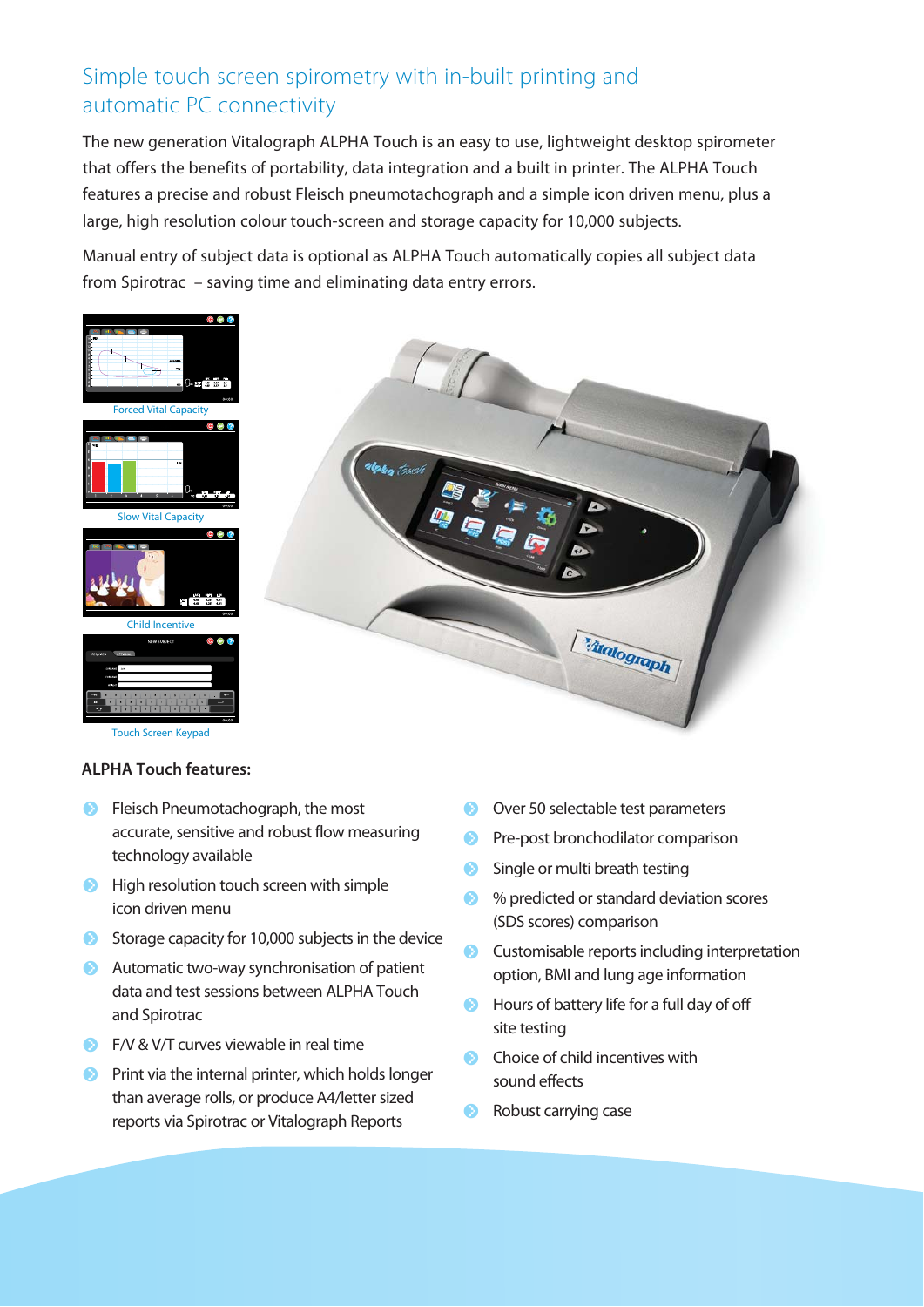### Enjoy the convenience of extensive connectivity via Spirotrac PC Spirometry Software

Vitalograph Spirotrac® Software combines the power of your Windows® PC and your network, providing long-term storage of spirometry data, with test results being tracked and trended over time, to create a powerful disease management tool.

Once the ALPHA Touch is connected to Spirotrac, all sessions can be automatically transferred to, and synchronised with, Spirotrac. This enables full connectivity to your PC, your network and your Practice Management System.







#### **This powerful connectivity capability offers:**

- **Automatic upload of subject data and download of** test data to Spirotrac
- **C** Trending of actual and normal range data over the lifetime of a subject
- **Optional Spirotrac modules for specialist tests and** reporting
- **•** Fully scalable database using MS SQL server technology
- Connectivity to many Occupational and Practice Management Systems
- **Built-in GDT communications standard allows any** software to link to Spirotrac
- **B** Links to Vitalograph Centralised Database and Over-Read enabling Quality Assured Spirometry

#### **Spirometry report print options:**

- **C** Create spirometry reports from your ALPHA Touch via the built-in printer or via your PC using Spirotrac or Vitalograph Reports Software
- **Configurable spirometry reports,** accuracy check and calibration reports, trending reports and event logs